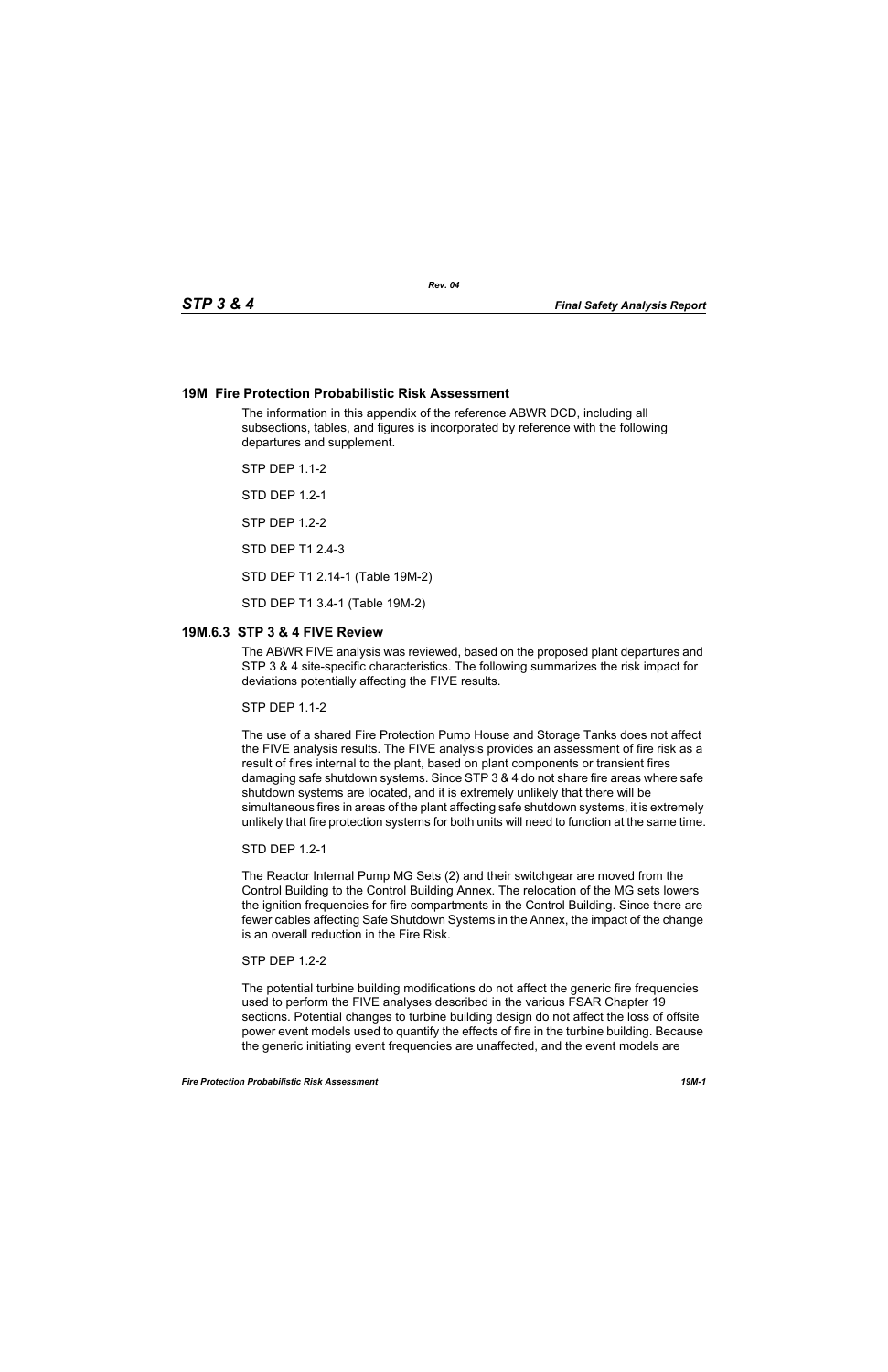unaffected, the results of the FIVE analyses for the turbine building fire scenarios are unaffected.

STD DEP T1 2.4-3

Changes to the RCIC pump reduce the overall fire risk. As discussed in the internal events results, the new RCIC pump design is expected to increase RCIC reliability and reduce overall risk. This reduction also occurs in the fire risk results, due to the importance of the RCIC pump operation following a control room fire.

Overall, the existing ABWR FIVE results are bounding for the STP 3 & 4.

# **19M.7 COL License Information**

The following site-specific supplement address COL License Information item 19.12.

This COL license information item is addressed in Subsection 19.9.12.